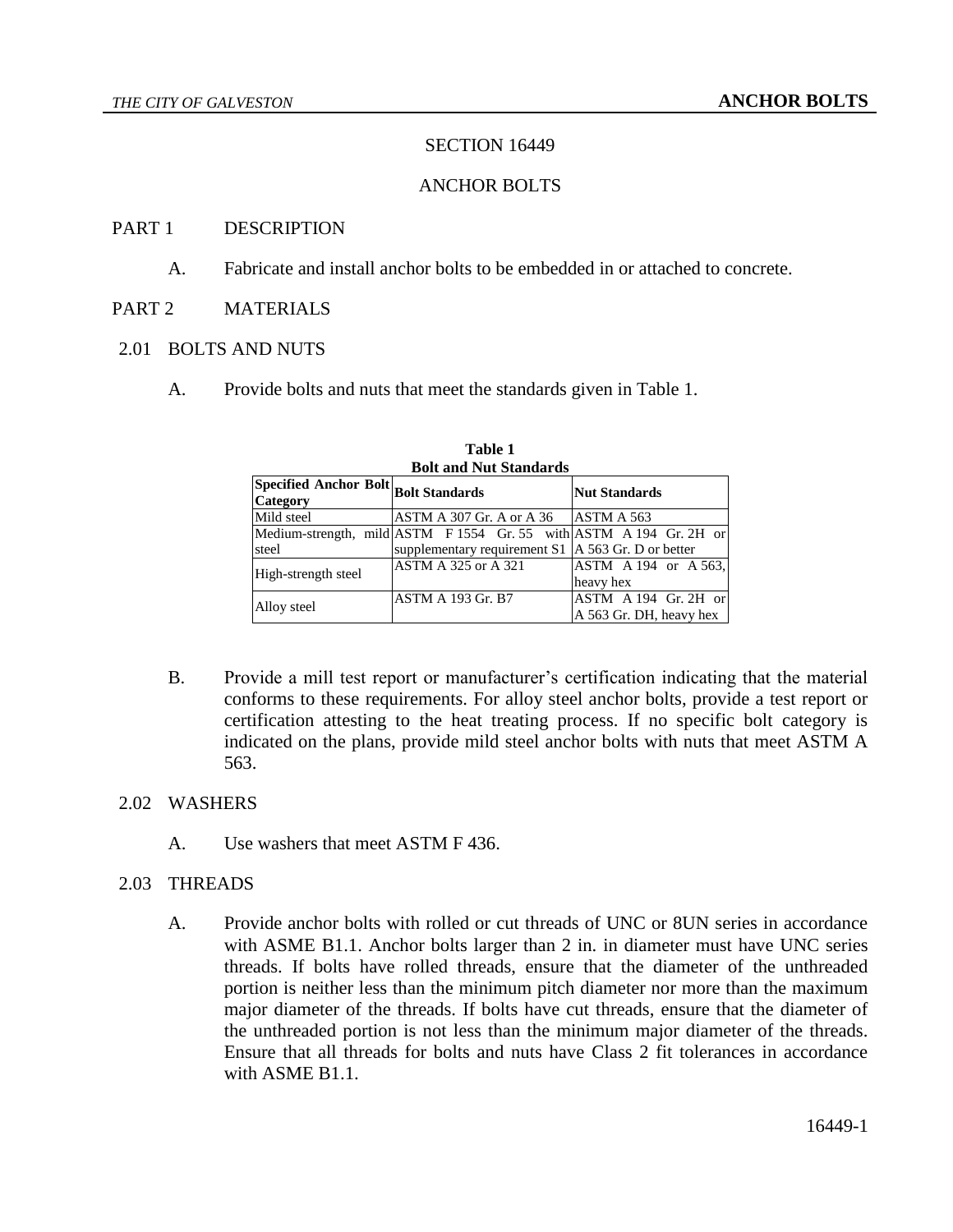# PART 3 CONSTRUCTION

# 3.01 FABRICATION

- A. Welded splicing of anchor bolts is not permitted.
- B. Provide an anchorage device with each anchor bolt consisting of a standard bolt head, a threaded bolt with nut, or, if shown on the plans, a 90° bend. Make the inside-bend diameter approximately 2 times the anchor bolt diameter, but at no point along the bend greater than 3 times the bolt diameter. Hot bending is permissible provided the temperature does not exceed 1,100°F.
- C. If the anchor bolts will be installed in a template embedded in concrete, tack-weld the anchorage nuts to the template in the shop. Perform this welding with appropriate jigs to ensure that the anchor bolt is perpendicular to the template.
- D. When embedded templates are not specified and nuts are welded to the end of anchor bolts for anchorage, weld only on the nut face at the unstressed end of the bolt. Ensure that no welding, arc, or other potential notch-producing effects occur in the stressed portion of the bolt.
- E. Shipping of the anchor bolt cage in its assembled condition is not required.

## 3.02 FINISH

- A. Galvanize in accordance with Item 16445, "Galvanizing."
	- 1. Anchor Bolts Embedded in Concrete
		- a. Galvanize the exposed end plus a minimum of 6 in., unless otherwise shown on the plans.
	- 2. Anchor Bolts Extending Through Concrete
		- a. Galvanize the complete length of the bolt.
	- 3. Nuts
		- a. Galvanize exposed nuts. Galvanize the untapped blanks before cutting the threads.
	- 4. Washers
		- a. Galvanize exposed washers.

# 3.03 INSTALLATION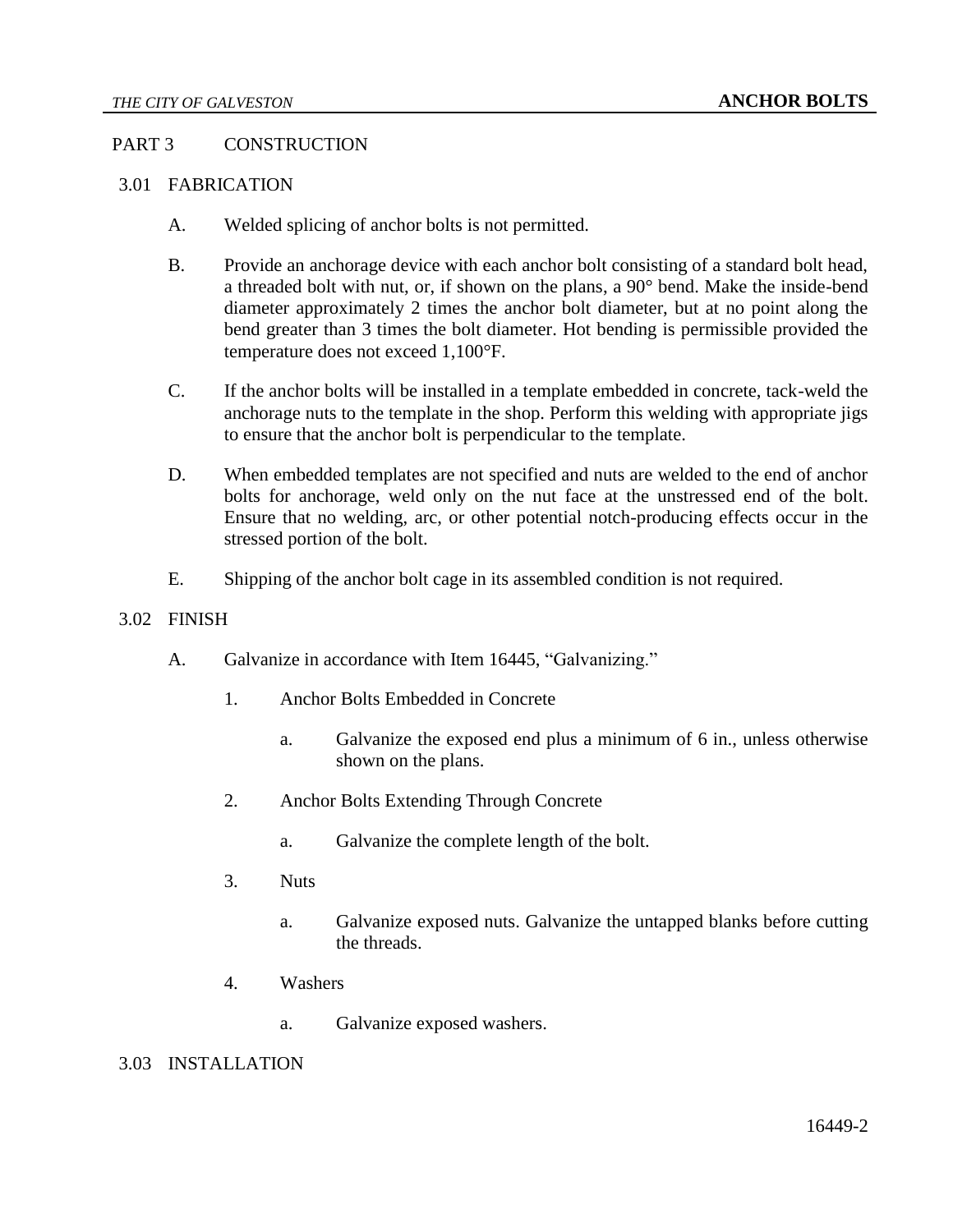- A. Hold the anchor bolt and template assembly rigidly in position during concrete placement. Use wood templates or other positive means to ensure correct positioning of anchor bolts not requiring steel templates. Positioning devices may be tack-welded to the steel templates but not to any portion of the anchor bolts.
	- 1. Anchor Bolt Thread Lubricant Coating
		- a. For traffic signal poles, roadway illumination poles, high mast illumination poles, and overhead sign support structures, coat anchor bolt threads before installing nuts with an electrically conducting lubricant compound described in Section 16449 Part 3, 3.03 A. 2. a. (1). "Definitions." Coat anchor bolt threads for other structures with pipe joint compound or beeswax. After installing nuts, repair galvanizing damage on bolts, nuts, and washers in accordance with Section 16445, Part 3, 3.04 "Repairs."
	- 2. Anchor Bolt Tightening Procedure
		- a. Tighten anchor bolts for traffic signal poles, roadway illumination poles with shoe bases, high mast illumination poles, and overhead sign support structures in accordance with this Section. This procedure covers the tightening of nuts on a double-nut anchor bolt system using anchor bolts with 55 ksi or 105 ksi minimum yield strength and UNC or 8UN thread series to secure structures to drilled shaft foundations.
			- (1). Definitions. The following definitions apply to the anchor bolt tightening procedure:
				- (a). Double nut anchor bolt system
					- I. An anchor bolt with 2 nuts that sandwich the structure's base plate. The bottom nut is positioned under the base plate to level, support, and provide the reaction for the force applied by tightening the top nut positioned above the base plate.
				- (b). Electrically conducting lubricant
					- I. A compound commonly used in the electrical industry to coat threads of field-cut rigid metal conduit and suitable for exposure to weather.
				- (c). Impact tightening
					- 16449-3 I. The tightening of nuts with a box end "slug" or "knocker" wrench and a sledgehammer. The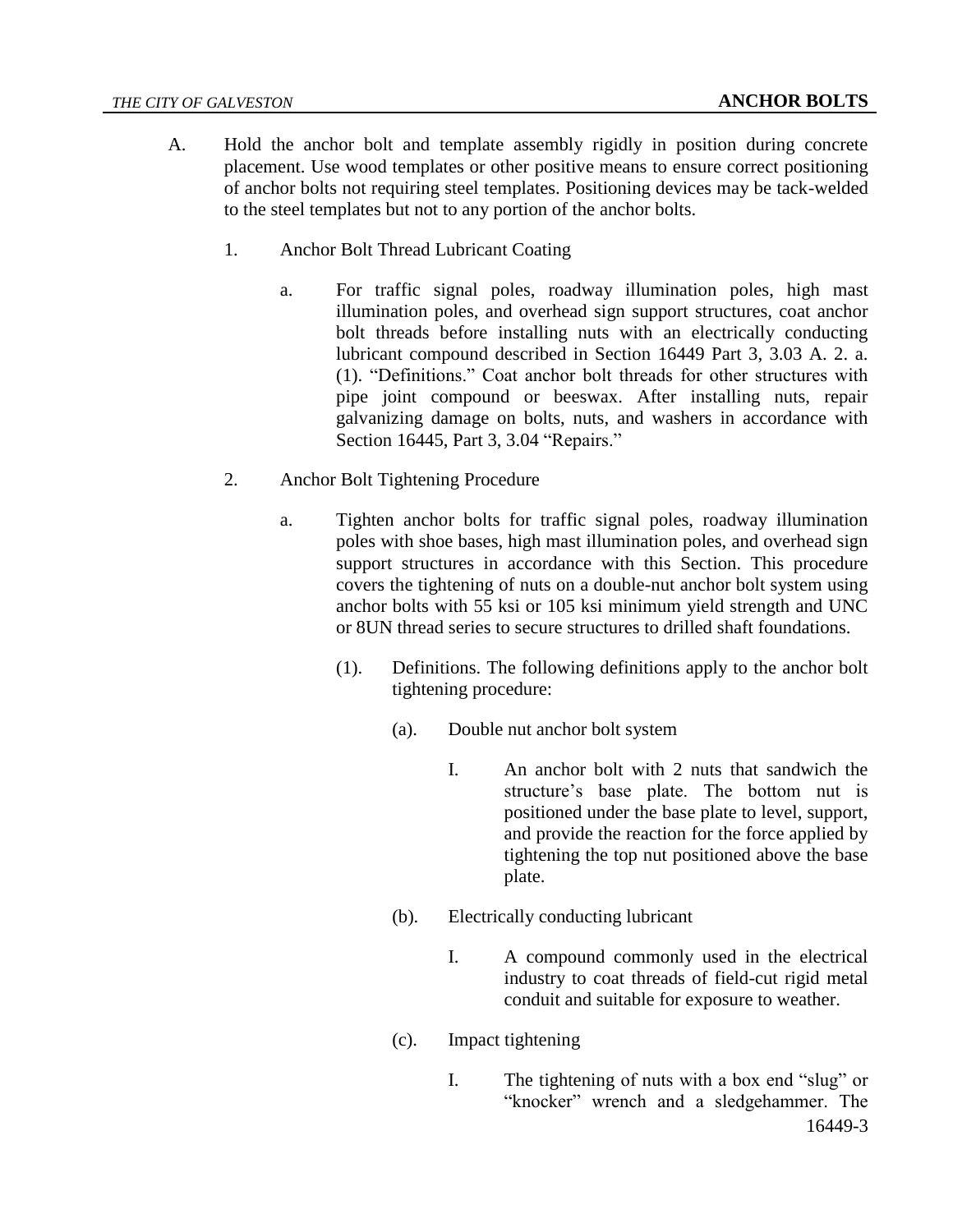wrench, matching the size of the nut to be tightened, is driven with the sledgehammer to rotate the nut.

- (d). Static tightening
	- I. The tightening of nuts with a "spud" wrench and a pipe or extension handle. The wrench, matching the size of the nut to be tightened, may be turned with more than one worker to rotate the nut.
- (e). Snug-tight
	- I. The condition when the nut is in full contact with the base plate. It may be assumed that the full effort of a worker on a 12 in. wrench results in a snug-tight condition.
- (f). Turn-of-the-nut method
	- I. The tightening of top nuts to snug-tight condition then establishing reference positions by marking one flat on each nut with a corresponding reference mark on the base plate at each bolt. Each nut is then turned to the prescribed rotation from the referenced snug tight position.
- (1). Anchor Bolt Tightening
	- (a). Perform the following procedure:
		- I. Coat the threads of the anchor bolts with electrically conducting lubricant.
		- II. Install the bottom nuts on the bolts, 1 on each bolt.
		- III. Using the top template as a guide, level the top template by adjusting the bottom nuts so that the template rests on each nut and the distance between the top of the concrete shaft and the bottom surface of the bottom nut is approximately 1/2 in.
		- IV. Remove the template.